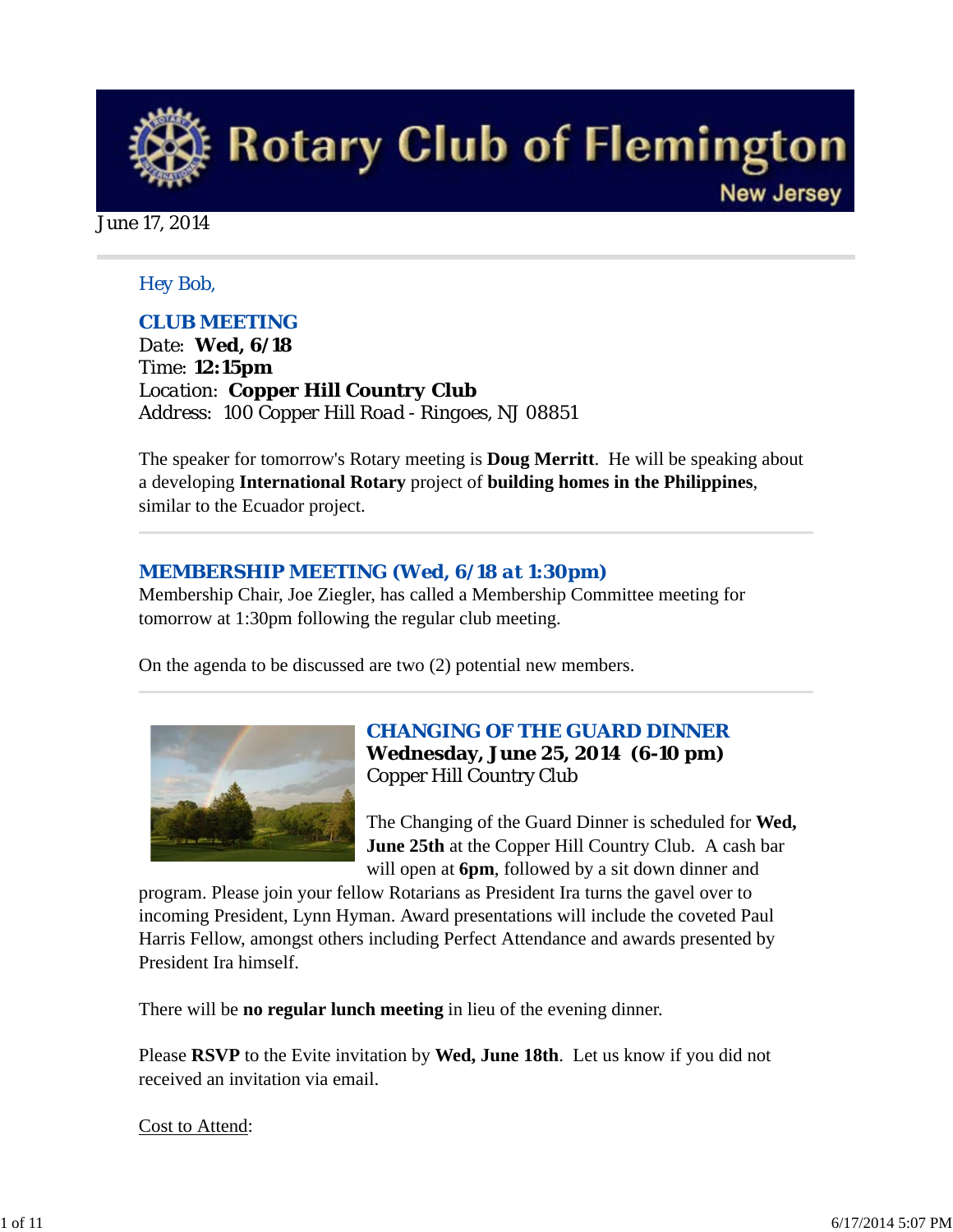- Weekly paying members will pay \$14 for their meal. No cost for their spouses.
- Quarterly paying members and their spouses attend free of charge.
- No cost for spouses of deceased members.
- Friends of Rotary will pay \$25 per person.

| President                                  | Lynn Hyman                                     |
|--------------------------------------------|------------------------------------------------|
| President-Elect                            | <b>Mick Schaible</b>                           |
| Secretary                                  | Michele Kavanagh                               |
| Treasurer, General                         | <b>Bob Newland</b>                             |
| Treasurer, Lunch                           | D.J. Wright                                    |
| Treasurer, Assistant Lunch Harrie Copeland |                                                |
| <b>Board Member</b>                        | <b>Ira Liebross</b> (Immediate Past President) |
| <b>Board Member</b>                        | <b>Nancy Kahl</b>                              |
| <b>Board Member</b>                        | <b>Ken Skowronek</b>                           |
| <b>Board Member</b>                        | <b>Joe Ziegler</b>                             |

## **2014-2015 RCOF Officers & Board Members:**



# *6th Annual BARK IN THE PARK* **Held on Sunday, June 8, 2014**

The Rotary Club of Flemington held it's 6th Annual Dog Walk named the "Bark in the Park" on Sunday, June 18, 2014 in the Flemington Boro Park.

About **100** dogs and their owners enjoyed a walk around scenic Flemington ending back in the park. The park was full of vendors, activities, restaurants (55 Main & The Grill Shack) and the terrific live music from **SunDog**!

Event co-chairs Lynn Hyman and Jim Davidson will provide a follow-up report in the near future.

**CLICK HERE** to view the online article and photo album by the Hunterdon County Democrat on NJ.com.



*PHOTO ALBUM from the 2014 Bark in the Park DOG WALK* **Held on Sunday, June 8, 2014**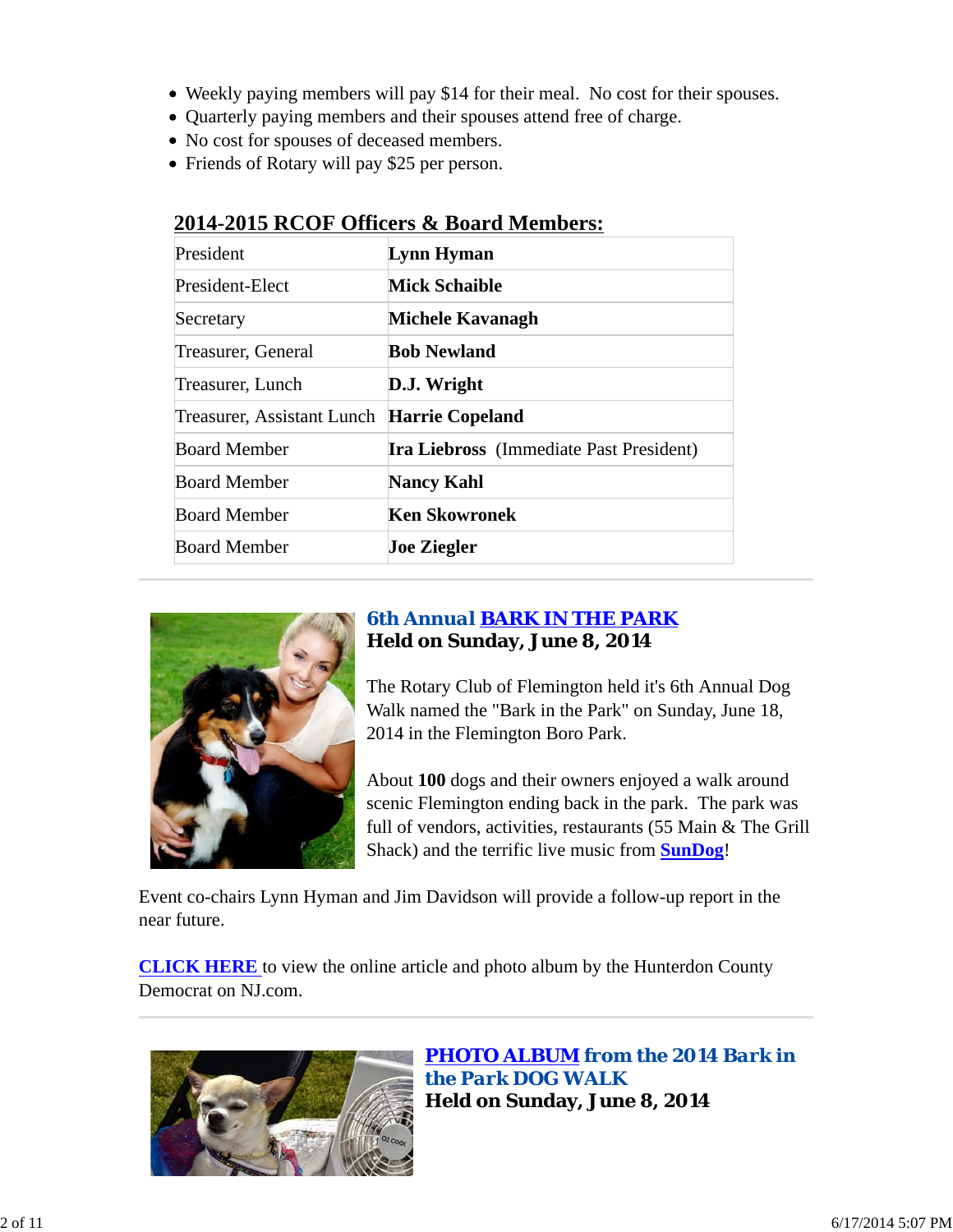

**Click Here**

or on the photo to the left to view the Photo Album from the recent Dog Walk held at the Flemington Boro Park. Everyone attending had a great time!

A very special thanks to the Rev. Dr. Herb Bohler for taking the photos and generating the album for everyone to enjoy!!!



## *THANKS FROM PRESIDENT IRA LIEBROSS*

President Ira thanks **Lynn Hyman** & **Jim Davidson** for their hard work running and chairing the **2014 Bark in the Park** dog walk event! Ira also thanks all other Rotarians and their families for making this year's Dog Walk a wonderful event! Without you, it wouldn't be possible.



**Kim Metz, Lisa Brown, Allison Haskell, Rotarian Ken Skowronek, Rotarian Ted Weinstein, Rotarian Chris Kamnitsis, Derek Gibbs, Marisa Sposato, Rotarian Bob Newland and Lily Riche.**

## *Flemington Rotary AWARDS \$7500 in SCHOLARSHIPS to Graduating Seniors from H.C.R.H.S. & H.C. Polytech* **June 4, 2014**

Pictured from Left to Right: Rotarian the H.C. Polytech at their Wed, 6/4 weekly Club The Rotary Club of Flemington awarded five (5) \$1500 scholarships to students that are graduating from Hunterdon Central Regional High School and Meeting.

> Scholarship Committee Chair Ted Weinstein and the rest of the committee met and reviewed multiple applications in order to select this year's recipients. Pictured above are the five (5) 2014 Scholarship Recipients, along with the scholarship

committee members. The recipients are:

- **Lisa Brown**. (H.C.R.H.S.)
- **Allison Haskell**. (Hunterdon County Polytech)
- **Derek Gibbs**. (H.C.R.H.S.)
- **Marisa Sposato**. (H.C.R.H.S.)
- **Lily Riche**. (H.C.R.H.S.)



*42 BICYCLES, 2 SEWING MACHINES & \$480*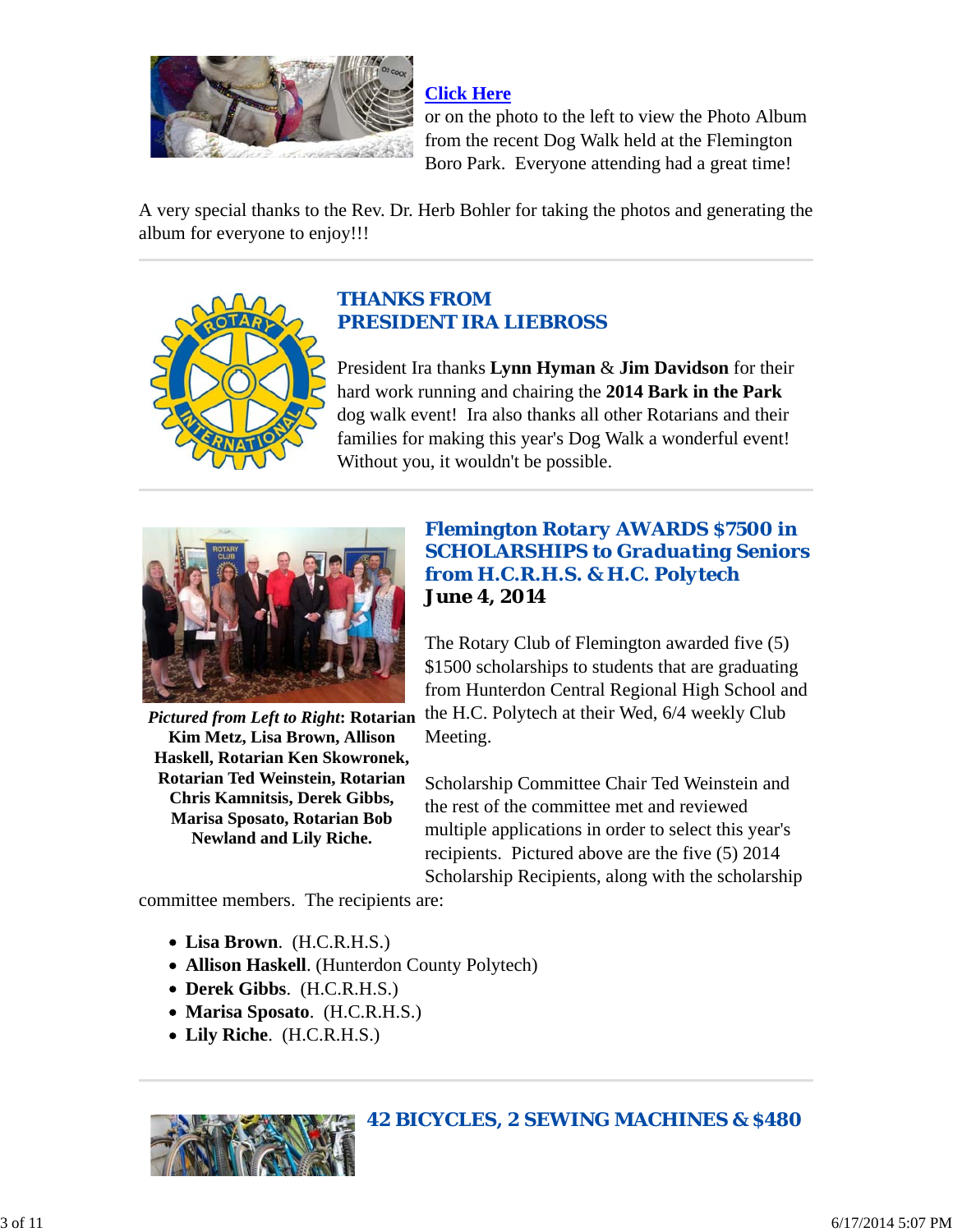

# *RAISED in Pedals for Progress Collection* **Held Sat, May 31, 2014**

The 2014 Pedals for Progress collection was held on Saturday, May 31 at the Flemington Presbyterian Church.

Joe Ziegler reported that the collection yielded **42 bicycles**, **2 sewing machines** and **\$480** in cash donations. The annual collection is sponsored by the Flemington Presbyterian Church and the Rotary Club of Flemington.

Joe noted that these bicycles will be sent to **Guatemala**, where they will make a positive impact on the lives of people we will never meet.

A special thanks to the Flemington Rotarians that assisted in the collection: Joe Ziegler, Sandy Clark, Darren Loew and his daughters and President Ira Liebross. There were also several volunteers from the Presbyterian Church that lent a hand. Thanks also to Ira for bringing doughnuts for everyone to enjoy!

**CLICK HERE** to view the Event Photos and online article from NJ.com, which was published by the Hunterdon County Democrat on 5/31/14 at 11:08am.

## *Rubber Ducky Race & Sprintin Clinton* Presented by Clinton Sunrise Rotary **Saturday, July 12th**

The Clinton Sunrise Rotary is pleased to announce the continuance of 2 Clinton traditions: the 25th annual Rubber Ducky Race and the 34th annual Sprintin Clinton, a 5K race and 1 mile fun run/walk. Both events are scheduled for Saturday, July 12th.

This year's Sprintin' Clinton will begin at 8am on Saturday - a slight break with tradition as this typically has been a Sunday evening event. "We're hoping to attract more runners with a "cooler" race start in the early morning," stated Lu Ann Aversa, Race Director. Online registration is available at www.raceforum.com/sprintin

The Sprintin Clinton festivities will be followed that afternoon by the Great Hunterdon Rubber Ducky Race in downtown Clinton at the falls. "Last year was our biggest race ever," said Lynn Arnold, Rubber Ducky Race Director, "raising over \$16000. We hope to have even more ducks in the race this year and raise even more money for charity!" Individuals can sponsor a duck for \$10 and have the opportunity to win one of several great prizes. First prize is a 4 day, 3 night Walt Disney World Package for two (includes air for 2, hotel, & Park Passes) or a trip of equivalent value. Proceeds from this event benefit the American Cancer Society and the Cancer Support Community CNJ.

Information about both race events and sponsorship opportunities is available on our website www.clintonsunriserotary.org or contact Lu Ann Aversa at 908-483-4327 or email laversa@hcymca.com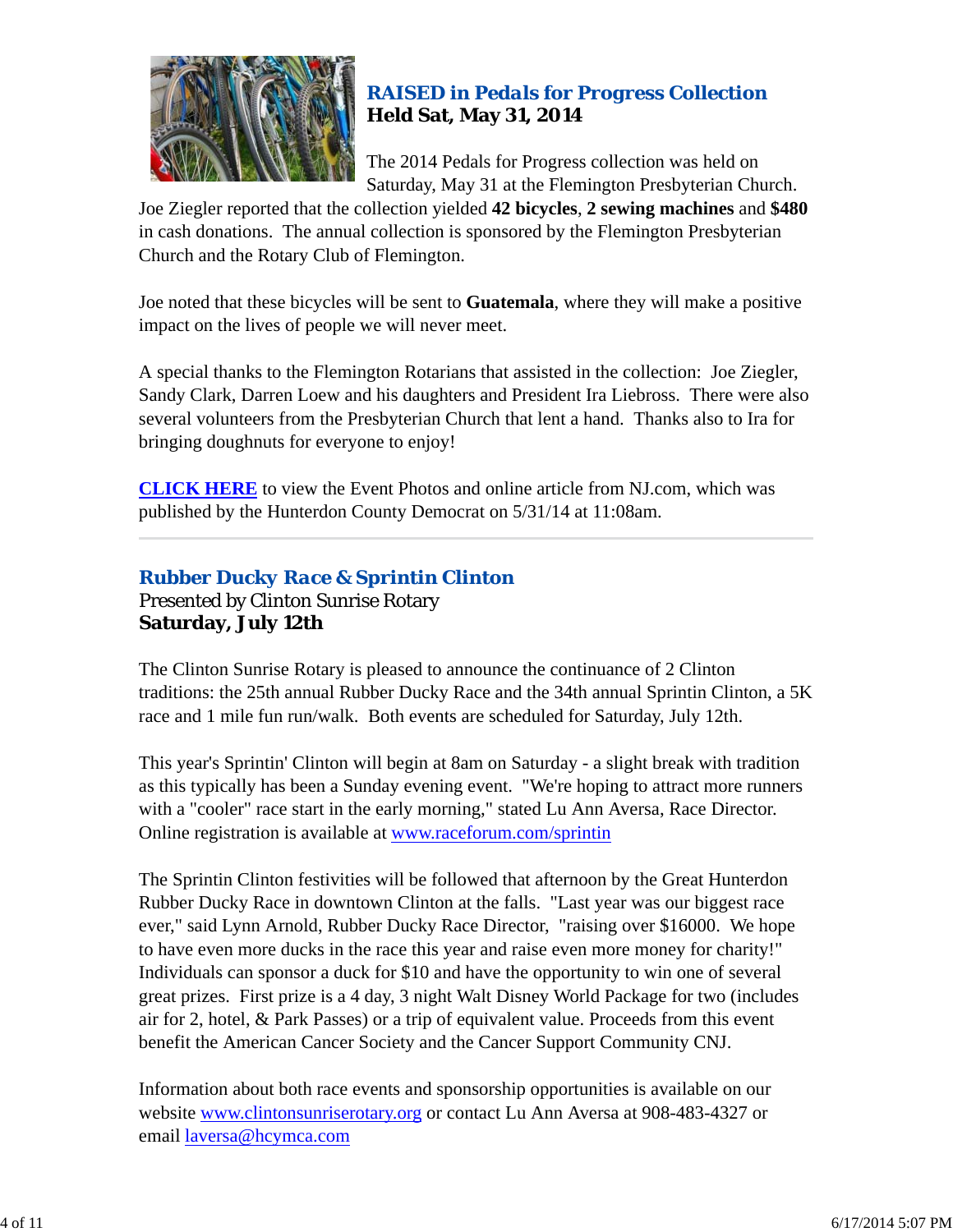

As you know, the Rotary Club of Flemington is a member of the H.C. Chamber of Commerce. This enables all Rotarians the ability to attend a Chamber function as a "member". If someone asks you what your business is, you would explain that you are a member representing the Rotary Club of Flemington. **Click Here** to visit the Chamber website for a listing of upcoming events.

## *Hunterdon Chamber Internet Radio "THE ROTARY HOUR"* **Mondays from 11am to 12noon**

PDG Megan Jones-Holt is the host of "The Rotary Hour" on the Hunterdon Chamber Internet Radio station and is looking for guests to have on the show. If you are intersted, please get in touch with Megan at (908)894-4590 or **mjonesholt@gmail.com**. **Click Here** to listen to the Hunterdon Chamber Internet Radio station from your PC, smart phone, mobile device, etc.



# *FLEMINGTON BUSINESS IMPROVEMENT DISTRICT*

www.downtownflemington.com

If you would like to learn more about events and activities going on around Flemington, please **CLICK HERE** to visit the Flemington Business Improvement District (BID) website.

# *ROTARY DISTRICT 7510 NEWS*

**Click Here** to read the current news from our Rotary District 7510.

## *SPEAKERS & PROGRAMS BEING SOUGHT*

We are always seeking new or creative ideas for upcoming meeting programs and speakers. If you have any leads, please pass them onto Mick Schaible. **Click here** to generate an email directly to Mick.

# *UPCOMING DATES TO NOTE*

**Summary of Upcoming Club Meeting Programs**:

Wed,  $6/18$ : Doug Merritt - A Developing International Rotary project of building homes in the Philippines, similar to the Ecuador project.

Wed, 6/25: **Changing of the Guard Dinner Meeting at 6pm** at the Copper Hill Country Club. (*Note there is NO noon meeting on this day*).

Wed, 7/02: TBA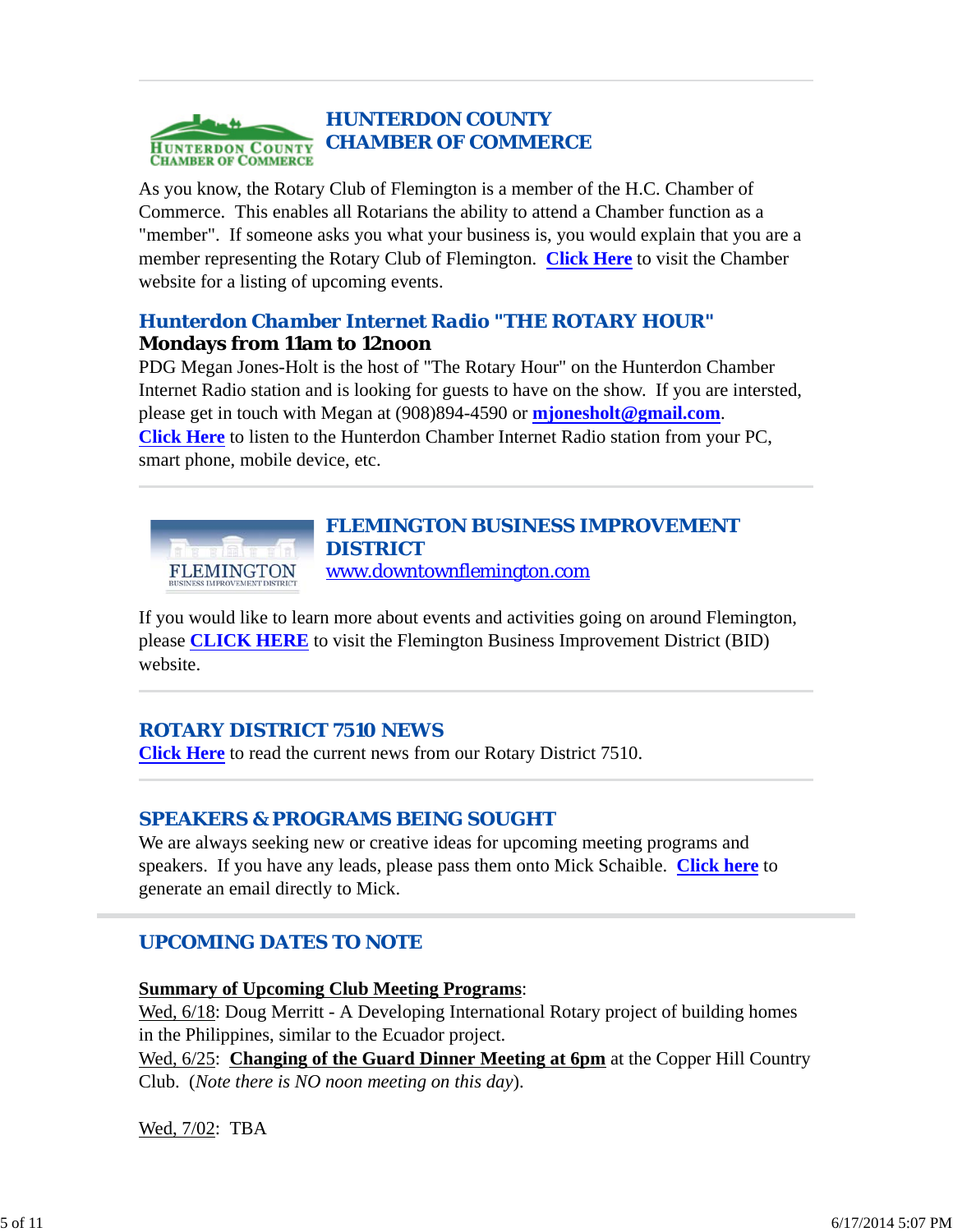Wed, 7/09: Nancy McWilliams - Recently returned from a trip to St. Petersburg and Moscow, Russia where she was teaching Psychologists.

Wed, 7/16: TBA

Wed, 7/23: TBA

Wed, 7/30: 5th Wednesday Meeting: Ed Turenne, who is the Hunterdon and Somerset County Apprenticeship Coordinator. He will be presenting information about what is an apprenticeship and how apprenticeship is being implemented in the county.

Next RCOF Board Meeting: Date & Time TBA (usually the 1<sup>st</sup> Thursday). **Next Membership Meeting**: Wed, 7/9/2014 at 1:30 PM (usually the 2<sup>nd</sup> Wednesday).

#### **Upcoming RCOF Club Events, Fundraisers, Fellowship Events, Etc**.:

Wed, 6/25: Changing of the Guard Dinner at Copper Hill Country Club Sat, TBA: 40th Annual Pancake Day & Bake Sale Fundraiser

#### **Rotary District 7510 Events & Functions:**

Wed, 6/26: District Changing of the Guard - Schackamaxon Country Club, Scotch Plains

#### *COMMITTEE LIST:*

**Click Here** to download the listing of all current Club Committee's and its members.

### *"MEMBERS ONLY" WEBSITE:*

## **Click Here for the Members Only section of the website to find:**

- 1) The "Membership Proposal Form" to propose a new member.
- 2) New Member Information.
- 3) An Online Copy of the Club Membership Directory.
- 4) A Link to All Photos Albums of the Club.

#### *ROTARY WEBSITE LINKS:*

Rotary International: **www.Rotary.org** Rotary District 7510: **www.RotaryNJ.org**

#### *NEARBY ROTARY CLUB MEETINGS:*

As A Rotarian, you are Welcome to attend a Rotary Club meeting anywhere in the world. Click here for the Rotary Club Locator App. Or see below for some local meetings:

Mondays

**Lambertville/New Hope** (6:30 pm) - Lambertville Station Restaurant; 11 Bridge Street, Lambertville NJ 08530 **Piscataway** (12:15 pm) - Radisson Hotel; 21 Kingsbridge Road, Piscataway, NJ 08854

#### Tuesdays

**Whitehouse** (12:15 pm) - Max's 22; 456 Route 22 West, Whitehouse Station, NJ 08889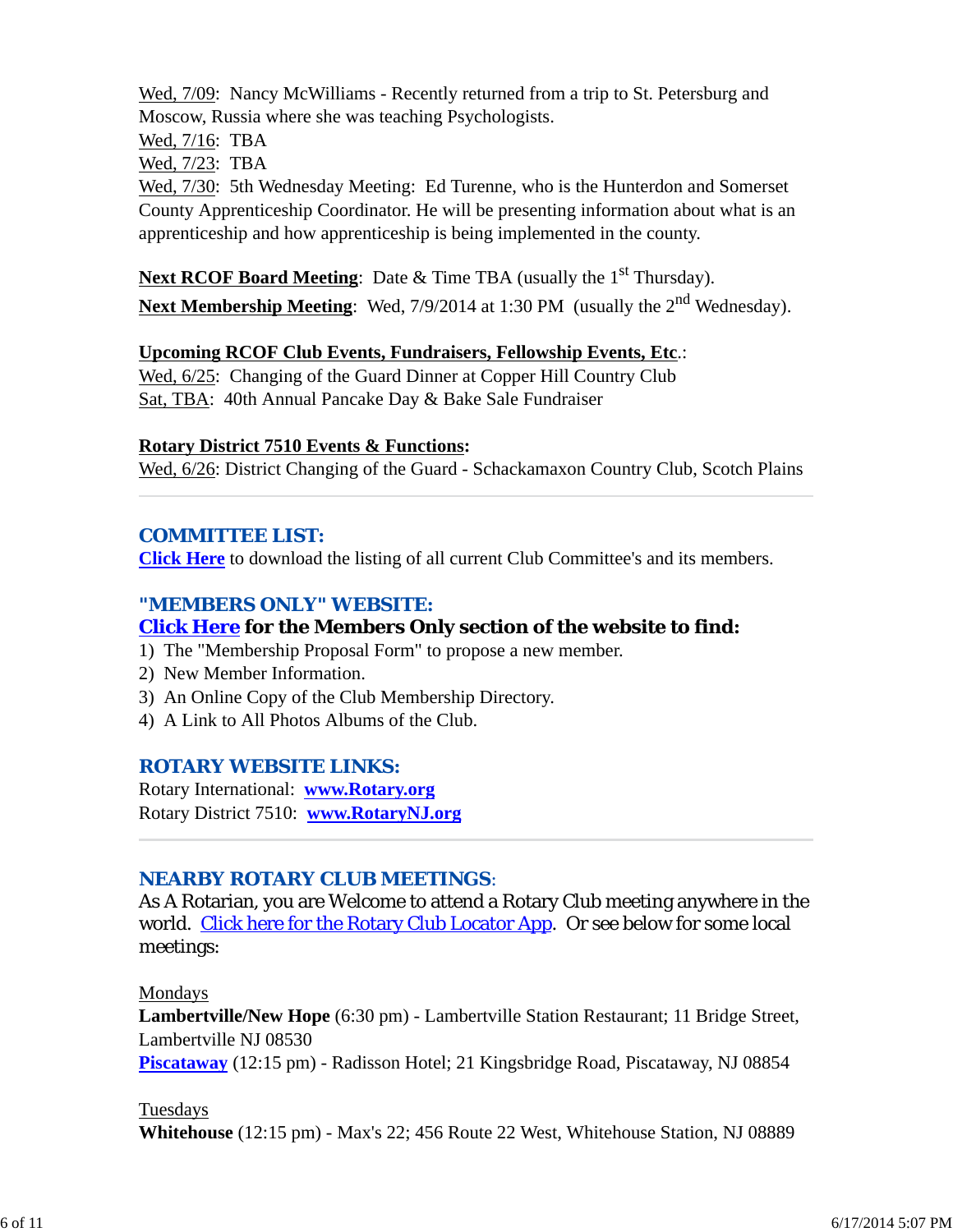**Princeton** (12:15 pm) - The Nassau Club; 6 Mercer Street, Princeton, NJ 08540 **Bridgewater-Bound Brook** (12:15 pm) - Arbor Glenn; 100 Monroe St, Bridgewater 08807

#### Wednesdays

**Branchburg Township** (7:30 am): Stoney Brook Grille; 1285 Route 28, North Branch, NJ 08876

**Flemington** (12:15pm): Copper Hill Country Club; 100 Copper Hill Road, Ringoes, NJ 08851

**Hillsborough Township** (6:15 pm): Pheasant's Landing; 311 Amwell Road (Rt. 514), Hillsborough, NJ 08844

#### Thursdays

**Clinton Sunrise** (7:30 am): Clinton Fire Department; New Street, Clinton, NJ 08809 **Somerville/Bridgewater** (12:15 pm): Bridgewater Manor; 1251 US Highway 202/206, Bridgewater, NJ 08807 **Trenton** (12:15 pm): Freddie's Tavern; 12 Railroad Avenue, West Trenton, NJ 08628

#### Fridays

**North Hunterdon** (12:15 pm): Beaver Brook County Club; 25 County Club Drive, Annandale, NJ 08801 **Princeton Corridor** (12:15pm): Hyatt Regency; 102 Carnegie Center, Rt. 1 North,

Princeton, NJ 08540

#### eClub

**Rotary eClub of Hunterdon Horizon**: View website for meetings or online makeups.

RI President's Call for Action in **2013-2014**: **"Engage Rotary, Change Lives"**

# **Rotary Club of Flemington - Our 90th Year**

Founded October 3, 1923 \* Charter #1529 \* District 7510

| President            | <b>Ira Liebross</b>                            |  |  |
|----------------------|------------------------------------------------|--|--|
| President-Elect      | <b>Lynn Hyman</b>                              |  |  |
| Secretary            | <b>Michele Kavanagh</b>                        |  |  |
| Treasurer, General   | <b>Bob Newland</b>                             |  |  |
| Treasurer, Lunch     | D.J. Wright                                    |  |  |
| <b>Board Members</b> | <b>Karen Widico</b> (immediate past president) |  |  |
|                      | <b>Jim Davidson</b>                            |  |  |
|                      | <b>Nancy Kahl</b>                              |  |  |
|                      | <b>Mick Schaible</b>                           |  |  |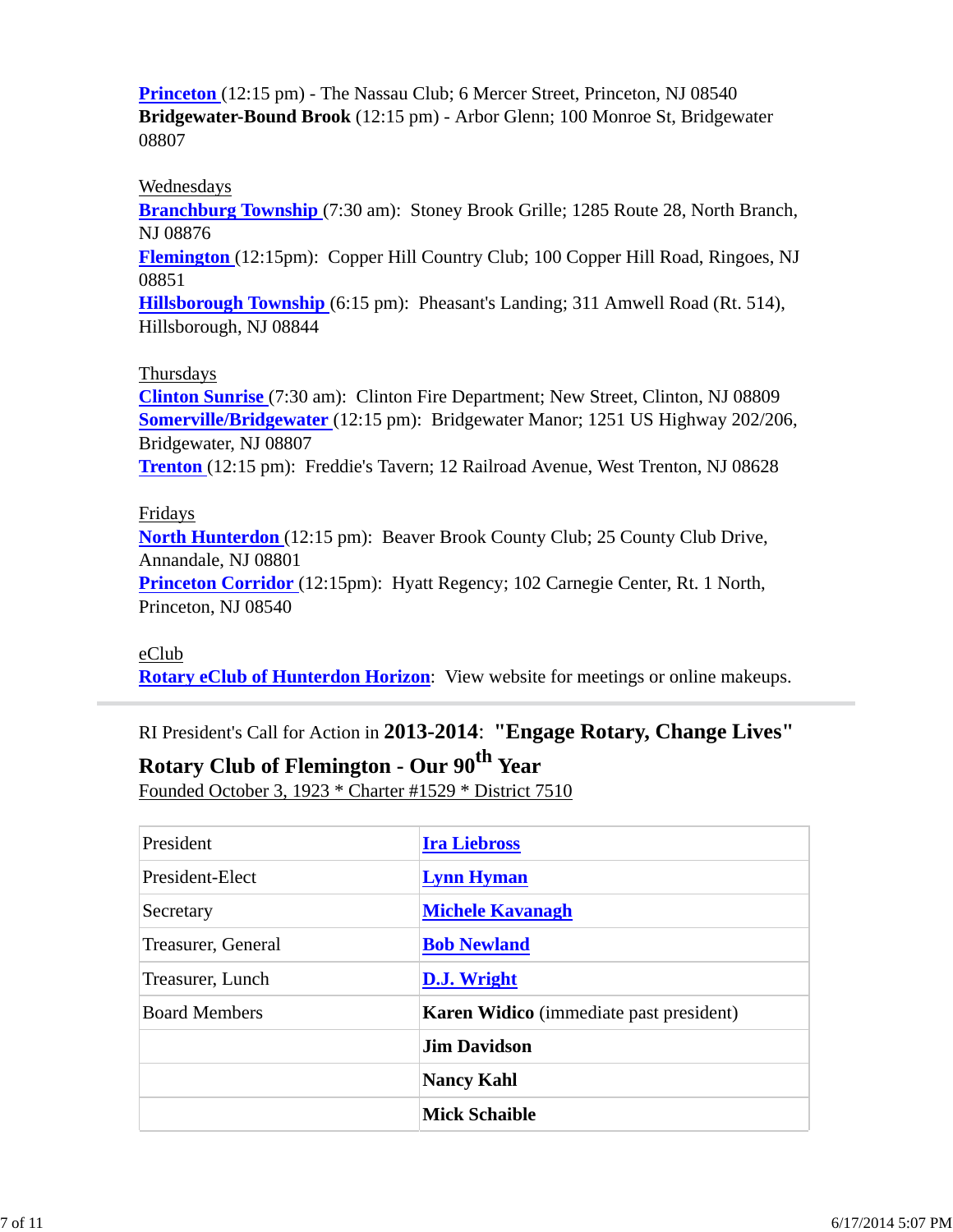|                                                              | <b>Chris Venditti</b>                              |  |  |  |
|--------------------------------------------------------------|----------------------------------------------------|--|--|--|
| Sergeant-at-Arms                                             | <b>Tom Fisher</b>                                  |  |  |  |
| <b>RI</b> President                                          | <b>Ron D. Burton</b> (Norman, Oklahoma, USA)       |  |  |  |
| District Governor (DG)                                       | Tulsi R. Maharjan (Branchburg, NJ)                 |  |  |  |
| District Governor Elect (DGE)                                | <b>Melvin I. Kevoe "Mel"</b> (Springfield, NJ)     |  |  |  |
| District Governor Nomimee (DGE)                              | <b>Hal Daume</b> (Berkeley Heights, NJ)            |  |  |  |
| <b>Assistant District Governor (ADG)</b>                     | <b>Michael Toscani</b> (Lambertville-New Hope, PA) |  |  |  |
| Club Meetings: Wednesday, 12:15 pm, Copper Hill Country Club |                                                    |  |  |  |
| 100 Copper Hill Road, Ringoes 08551                          |                                                    |  |  |  |





**MISSION STATEMENT:** The mission of Rotary International is to assist and guide Rotarians and Rotary clubs to accomplish the Object of Rotary to ensure Rotary's continuing relevance and to help build a better world, emphasizing service activities by individuals and groups that enhance the quality of life and human dignity, encouraging high ethical standards, and creating greater understanding among all people to advance the search for peace in the world.

**THE OBJECT OF ROTARY:** The object of Rotary is to encourage and foster the ideal of service as a basis of worthy enterprise and, in particular, to encourage and foster:

**1st**: The development of acquaintance as an opportunity for service;

**2nd**: High ethical standards in business and professions, the recognition of the worthiness of all useful occupations, and the dignifying of each Rotarian's occupation as an opportunity to serve society;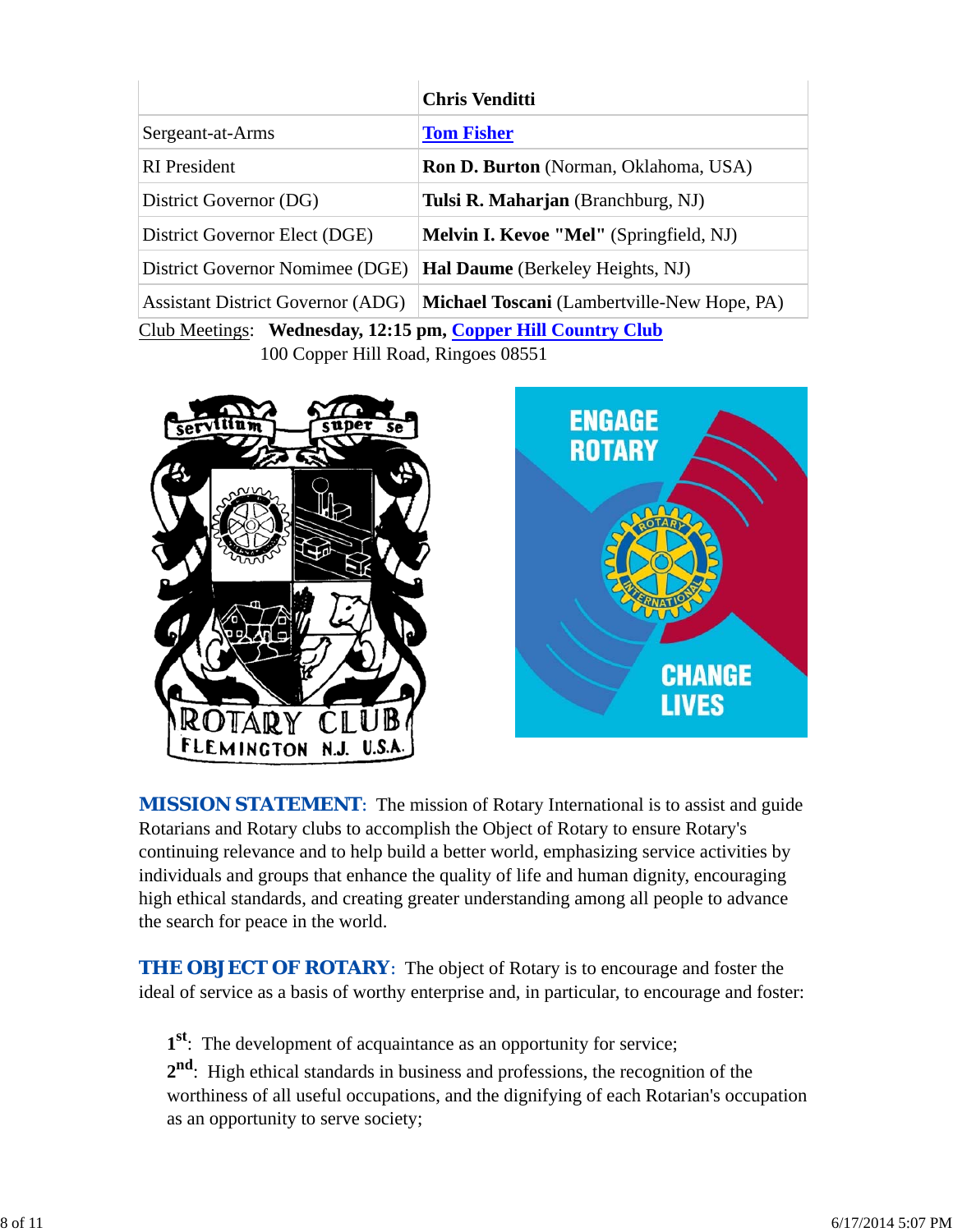**3<sup>rd</sup>**: The application of the ideal of service in each Rotarian's personal, business and community life;

**4th**: The advancement of international understanding, goodwill, and peace through a world fellowship of business and professional persons united in the ideal of service.

#### **THE 4-WAY TEST:** "Of the things we think, say or do:

- **1st**: Is it the Truth?
- 2<sup>nd</sup>: Is it Fair to all concerned?
- **3rd**: Will it build goodwill and better friendships?
- **4th**: Will it be beneficial to all concerned?"

#### *ROTARY's AVENUE'S OF SERVICE*:

**1)** Through **Club Service**, we have fun, build lasting friendships, and make sure that our club runs well.

**2)** Through **Vocational Service**, we volunteer our professional skills to serve others and promote integrity in everything we do.

**3)** Through **Community Service**, we address local needs and work with our community to bring lasting improvements.

**4)** Through **International Service**, we meet humanitarian needs around the globe and promote world understanding and peace.

**5)** Through **Youth Service**, we work with young people to help them become the next generation of leaders, visionaries, and peacemakers.

# **2013-2014 CLUB MEMBER ROSTER Rotary Club of Flemington, NJ**

Current Number of Members: 45

| <b>Rotarian</b>                   | <b>Member Since</b> | <b>Classification</b>           |
|-----------------------------------|---------------------|---------------------------------|
| Black, Bruce B.                   | 2007                | <b>Health and Fitness</b>       |
| Bohler, Herbert C. (Herb)         | 1977                | <b>Specialty Advertising</b>    |
| Chittenden, Robert L. (Bob)       | 2003                | M.E.F.P. Consulting Engineering |
| Clark, Arthur L. (Sandy)          | 1987                | Printing                        |
| Copeland, Harrie E. III           | 1976                | Auctioneering/Banking           |
| Davidson, James G. (Jim)          | 2002                | <b>Rubber Products</b>          |
| Ferrari, Frederick J. (Fred)      | 1964                | Orthodontia                     |
| Fisher, Charles H. (Charlie)      | 1961                | <b>Funeral Services</b>         |
| Fisher, Thomas H. (Tom)           | 2012                | Property & Casualty Insurance   |
| Harrison, Jeffrey (Jeff)          | 1996                | Psychotherapy                   |
| Hennessy, Jr., Richard (Rich)     | 2010                | Financial Advisor               |
| Hyman, Lynn                       | 2010                | Retail Banking                  |
| Kahl, Nancy                       | 2012                | Massage Therapy                 |
| Kamnitsis, Christopher P. (Chris) | 2001                | Financial Planning              |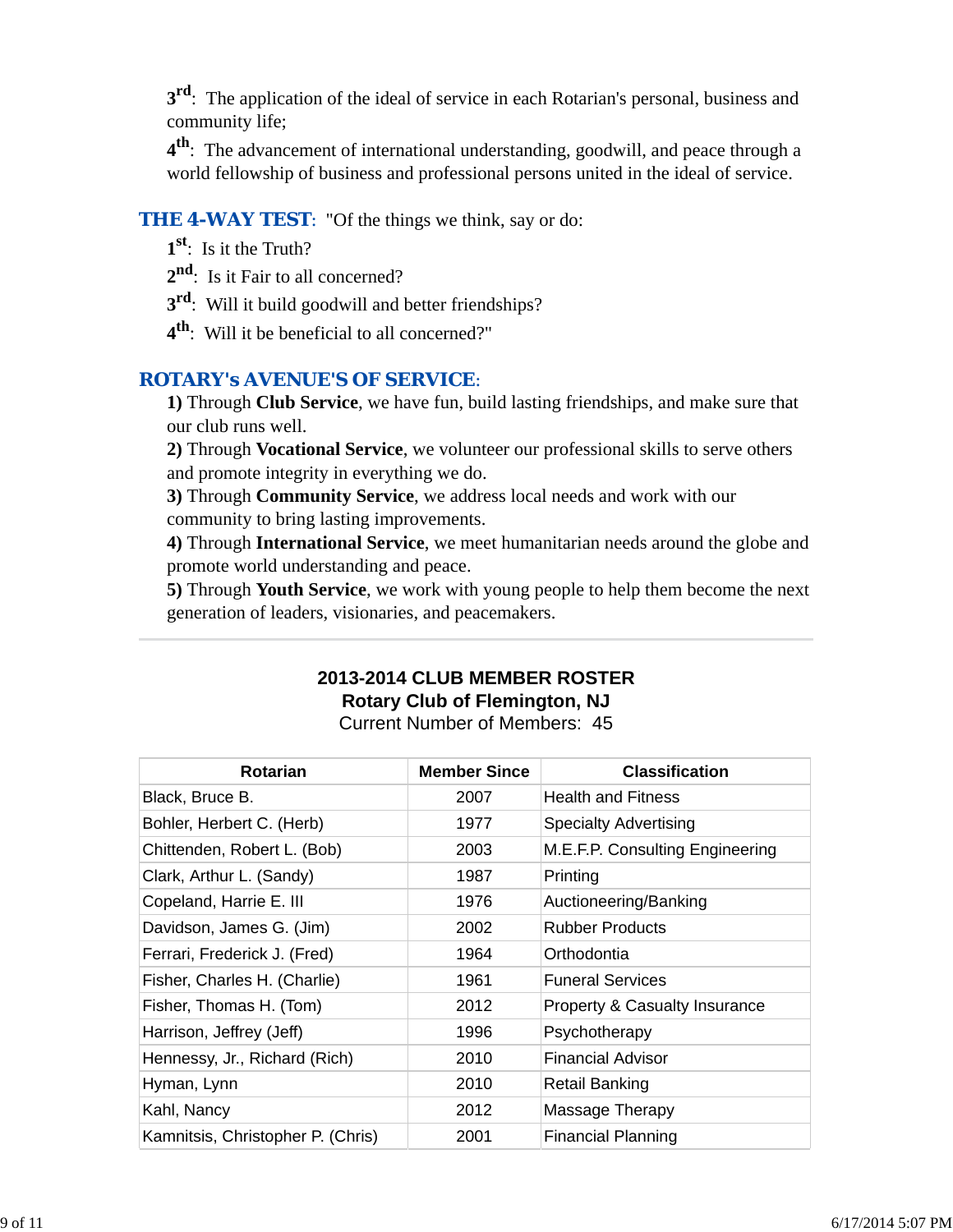| Kavanagh, Michele              | 2013 | <b>Community Banking</b>       |
|--------------------------------|------|--------------------------------|
| Liebross, Ira                  | 1997 | <b>Family Medicine</b>         |
| Loew, Darren                   | 2002 | Orthodontics                   |
| Martin, Teresa (Terry)         | 1993 | Solid Waste/Recycling          |
| Mazujian, Harry                | 2004 | Clergy                         |
| McWilliams, Nancy              | 1992 | Psychotherapy                  |
| Metz, Kim                      | 2007 | <b>Technical Education</b>     |
| Muller, George D.              | 1964 | <b>Cut Glass Manufacturing</b> |
| Nastasi, William (Bill)        | 1996 | <b>General Contracting</b>     |
| Newland, Robert D. (Bob)       | 1998 | Insurance                      |
| Ownes, Terry M.                | 1987 | <b>Floor Covering</b>          |
| Parente, Steven (Steve)        | 2005 | Classification                 |
| Phelan, Christopher J. (Chris) | 2009 | <b>Chamber Of Commerce</b>     |
| Randolph, R. Wayne             | 1982 | <b>Veterinary Medicine</b>     |
| Reinbacher, Otto A.            | 1997 | Clergy                         |
| Rogow, Stephen S. (Steve)      | 1973 | Orthodontics                   |
| Schaible, R. Michael (Mick)    | 1998 | <b>Appraisal Services</b>      |
| Skowronek, Kenneth J. (Ken)    | 1994 | Family Law                     |
| Sollner, Richard F. (Dick)     | 1962 | Air Transportation             |
| Stothoff, Richard H. (Dick)    | 1966 | <b>Sanitary Engineering</b>    |
| Stout, Deborah (Debbie)        | 2013 | <b>Retail Banking</b>          |
| Thatcher, Thomas P. (Tom)      | 2006 | <b>Professional Planning</b>   |
| Weinstein, Theodore H. (Ted)   | 1994 | <b>Pulmonary Medicine</b>      |
| Widico, Karen A.               | 1997 | <b>Public Health Services</b>  |
| Williams, Gwen                 | 1991 | Purchasing/Manufacturing       |
| Wise, Robert (Bob)             | 1992 | <b>Hospital Administration</b> |
| Woske, Harry                   | 1977 | Cardiology                     |
| Wright, Daniel J. (D.J.)       | 2003 | <b>Funeral Services</b>        |
| Zanetti, Edward G. (Ed)        | 1971 | Plumbing & Heating             |
| Ziegler, Joseph E. (Joe)       | 1988 | <b>Investment Advisor</b>      |
| Zullo, John J. (Johnnie)       | 1987 | <b>Chemical Engineering</b>    |

Yours in Rotary Service! Bob Chittenden

**Rotary Club of Fleminton, NJ** PO Box 751 - Flemington, NJ 08822 www.FlemingtonRotaryNJ.org

Providing "Service Above Self" Since 1923